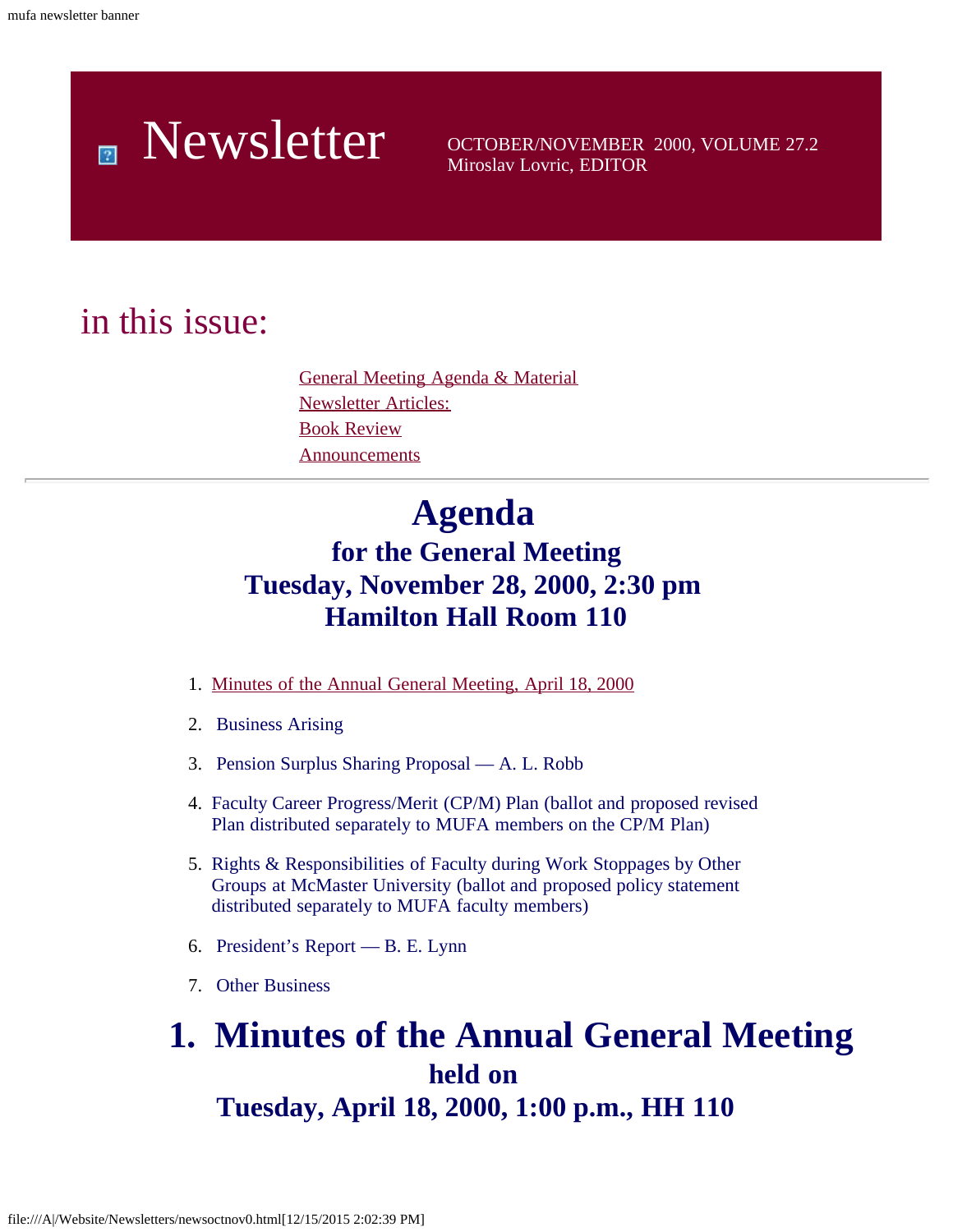PRESENT: Approximately 30 members

#### 1. MINUTES

*Motion that the Minutes of the General Meeting held on December 14, 1999 be approved as circulated.*

> K. Ball/M. Dooley Carried

#### 2. BUSINESS ARISING

There was no business arising.

#### 3. COMMITTEE REPORTS

*a. Association Standing Committees.* There were no questions from the floor regarding the reports from these committees.

*b. University Committees and Boards.* There were no questions from the floor regarding the reports from these committees.

*c. Ad Hoc Committees.*

#### **Report from the Ad Hoc Committee to Consider the Role of the Remuneration Committee.**

Bernadette Lynn reminded members that at last year's AGM there was a motion to strike a committee to study how the Remuneration Chair was chosen and the Remuneration Committee was formed. In September 1999, the MUFA Executive chose Dr. Lynn to Chair the ad hoc committee on which Les King and Wayne Lewchuk were also members. The Committee consulted with previous Remuneration Chairs and others who had served on the Joint Committee during a negotiation year. Dr. Lynn summarized the information which was distributed with the AGM agenda material. The floor was open for discussion.

Les Robb suggested and it was agreed that the proposed Remuneration Committee Policy was an important enough issue to send to the membership for ballot.

Dr. Lynn confirmed Lorraine Allen's understanding that according to the proposed policy it is conceivable that the Remuneration Committee could refuse to endorse the agreement signed in the Joint Committee and that the membership would be so informed before they were balloted.

Tom Davison noticed that #3 of the Terms of Reference was not clear as it now reads. It was agreed that it should be revised to read: "The MUFA members of the Joint Committee shall maintain close liaison with the Remuneration Committee throughout Phases 1 and 2 of the negotiation process. The Remuneration Committee shall be ready to assist the MUFA members of the Joint Committee in the negotiations."

Mark Sproule-Jones suggested that the policy should explicitly state that the Remuneration Chair will consult with others while preparing the Remuneration Brief. It was agreed that the first sentence of #2 of the Terms of Reference should be revised to read: "The Remuneration Chair, after consultation with the MUFA Executive and the Remuneration Committee, shall prepare...."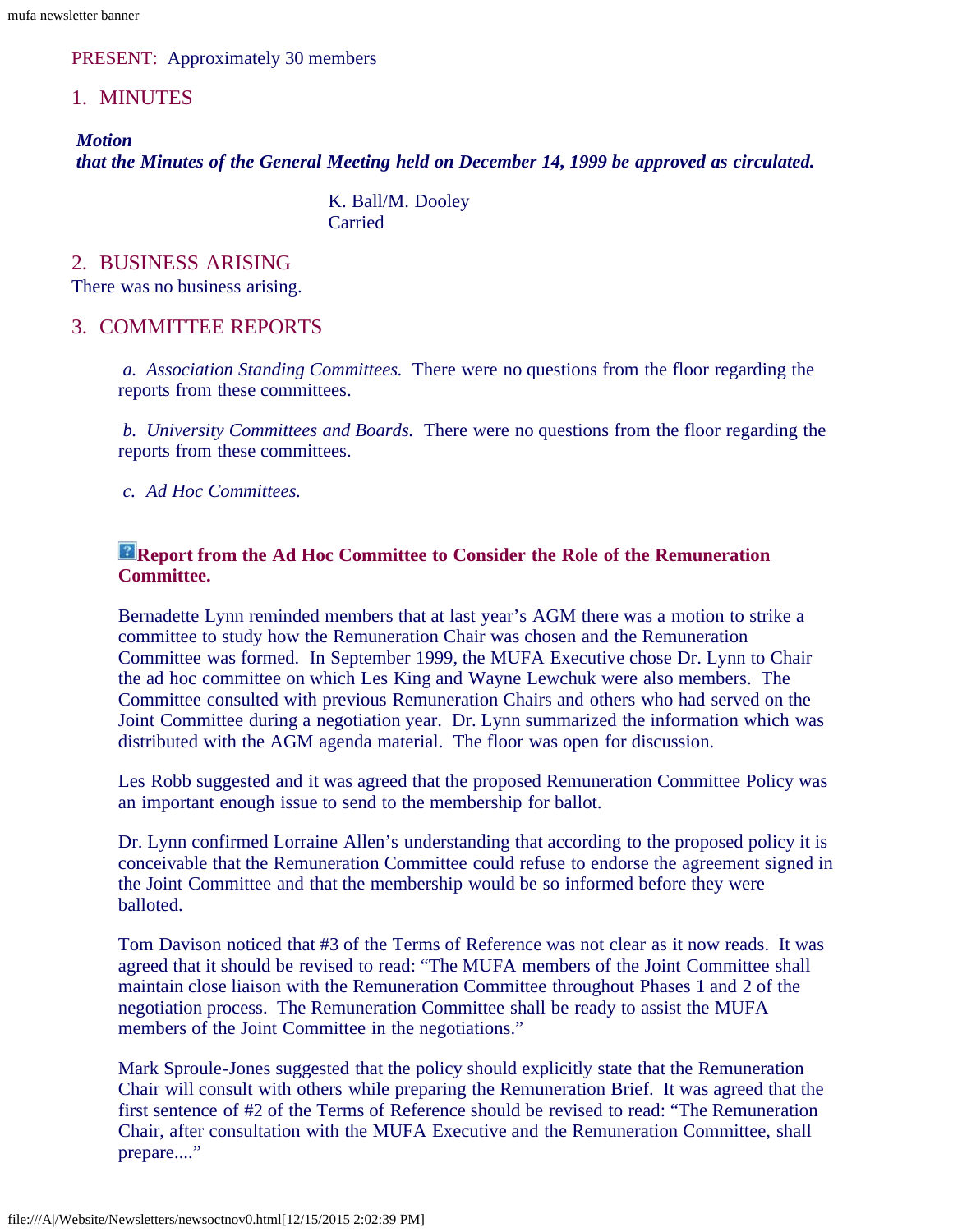Les Robb was concerned that the policy gave the responsibility for preparing the Final Offer Selection brief to the Remuneration Committee. He felt that that responsibility belonged to the Remuneration Chair. It was agreed that #7 of the Terms of Reference should be revised to read: "The Committee shall be responsible for aiding the Remuneration Chair in preparing the written statement...."

*Motion that the report from the Ad Hoc Committee to Consider the Role of the Remuneration Committee, as amended, be sent to the membership for ballot and that the other committee reports be accepted as submitted.*

> B. Lynn/M. Dooley Carried

#### **4. TREASURER'S REPORT - B. Lynn**

*a. Mill Rate.* Dr. Lynn reported that the Association was in good shape financially and should be able to meet its commitments even with a reduction in the mill rate. She reminded members that in the last few years the Association has been giving mini dues holidays during February and/or March because it has been able to meet its obligations without collecting full fees.

#### *Motion*

*that the mill rate be lowered, effective July 1, 2000, from 5.3 to 5.2.*

B. Lynn/A. L. Robb Carried with one abstention

#### *b. Preliminary Budget for 2000/2001 and Annual Statement of Income and Expenditure*

#### *Motion*

*that the preliminary budget for 2000/2001 be adopted.*

B. Lynn/G. Bone Carried

*c. Appointment of Auditor for 2000/2001*

*Motion*

*that Hoecht Galvin Chartered Accountants be appointed as the auditor for the Faculty Association for 2000/2001.*

> B. Lynn/M. Dooley **Carried**

#### **5 . RETURNING OFFICER'S REPORT — G. K. Smith**

As Returning Officer for the election of an Executive Committee for 2000/2001, I hereby report that, as there were no further nominations by the March 27, 2000 deadline, the Nominating Committee's slate, which was distributed to the membership on March 13, 2000, is declared elected.

#### **The 2000/2001 Executive is as follows:**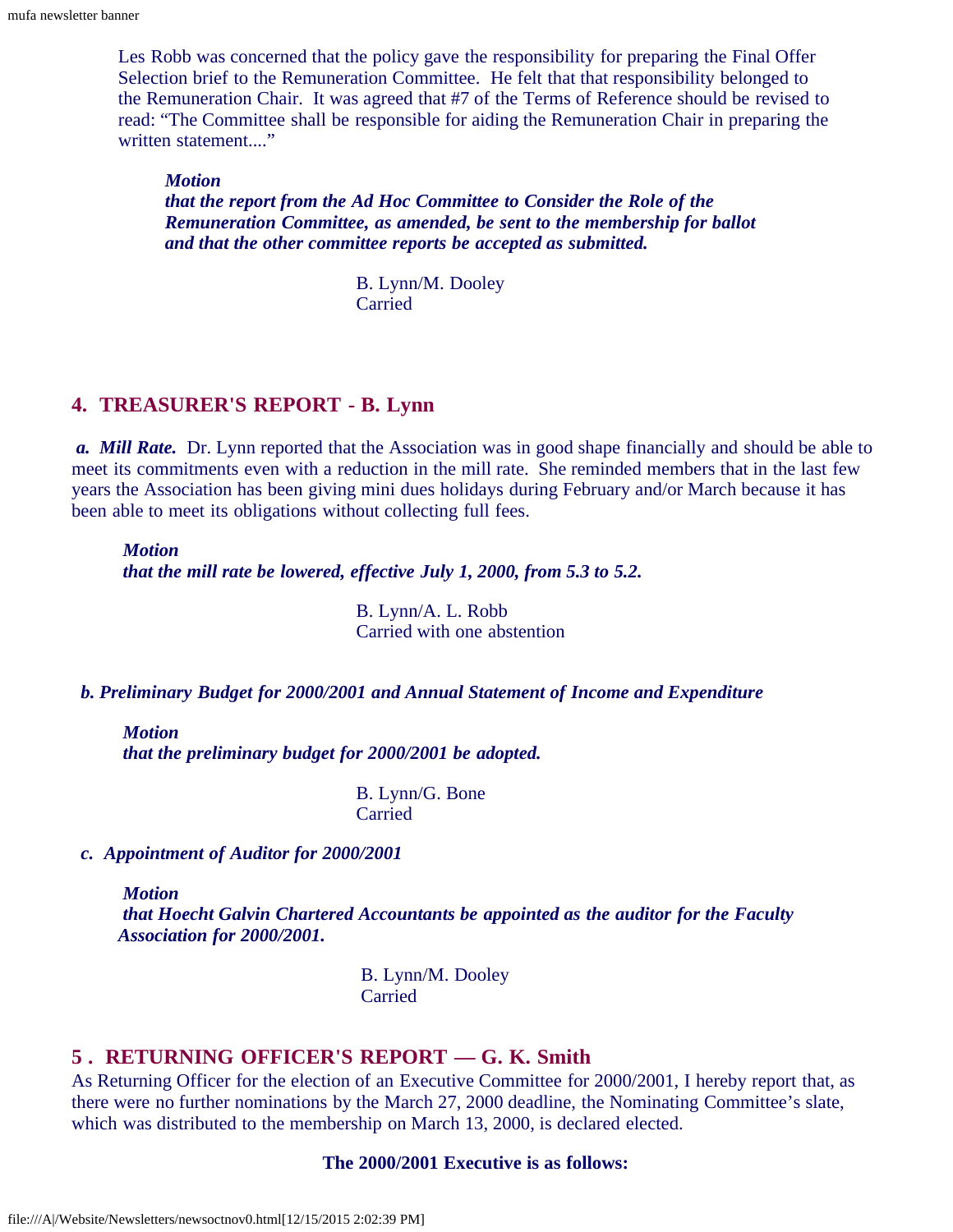**President** Bernadette Lynn  **Past President** John Platt **Vice-President** Tom Davison

**Members at Large** Stephen Birch, Gary Bone, Carolyn Byrne, Ken Cruikshank, Susan Elliott, Bernice Kaczynski, Miroslav Lovric, Stefania Miller, Khalid Nainar, Carl Spadoni.

#### **6. PRESIDENT'S REPORT — J. Platt**

Colleagues, we have successfully completed another academic year and I am about to pass the reins of the Association into the able hands of Bernadette Lynn. In this, my last report to you as President, I would like to briefly update you on a few matters concluded since my last report or still pending, and then to make some observations about the relationship between MUFA and its members..

#### **Pension Surplus**

I am sure that most of you are anxious to hear what progress has been made by the President's Committee on Retirement Provisions for Salaried Employees in respect to arriving at a scheme to share the very large surplus that has accumulated in the McMaster Pension Plan. As you probably remember, an agreement was at hand near the end of last term, only to find from expert consultants that its structure made it unlikely to obtain the necessary approvals. Since then the Committee and the various consultants have been working on a much simpler cash arrangement. Modelling of the parameters of such an arrangement in terms of distributions of payments across various Member groups has been completed. In the meantime, interactions on this matter seem to have moved from direct negotiation in the Committee to exchanges between lawyers representing the University on one hand and Plan members on the other. I wish I could tell you when this matter will be completed so that an agreement can be placed before you for ratification, but this new mode of interaction makes it very difficult to assess what progress, if any, is being made. It would appear that the next step is for the University to make a concrete proposal for consideration by the representatives of the various groups of Plan members.

#### **Enrollment Increases**

Another matter of considerable concern to many MUFA members is the state of planning for enrollment increases resulting from the double cohort and various demographic factors. Since I last reported, you have undoubtedly seen in the press or elsewhere that results of the provincial SuperBuild competition have been announced. McMaster received \$22 million to renovate space for new classrooms, laboratories and examination facilities in several areas of the University. This result provided most of what McMaster requested, except for a second life sciences building. Together with the recent announcement of plans for an additional student residence, these developments go a long way toward providing the physical facilities for dealing with increased enrollment. Other issues, such as parking, remain to be resolved.

A second consideration in planning for enrollment increases, one of particular concern to MUFA members, is the need for additional faculty and staff to deal with additional students. In this regard, the recent announcement of the 21st Century Chairs by the federal government is most welcome. McMaster's administration informally estimates that McMaster should obtain approximately forty of these chairs. Some of these will be directed toward junior faculty positions and some to more senior ones. Most of the recruiting for these chairs will presumably be directed to Canadian and other scholars abroad, since extensive use of these chairs by Canadian universities to cannibalize each others faculties would accomplish very little. While celebrating the creation of these chairs, it is important to recognize that their numbers are not sufficient to completely service projected increases in enrollment. Some additional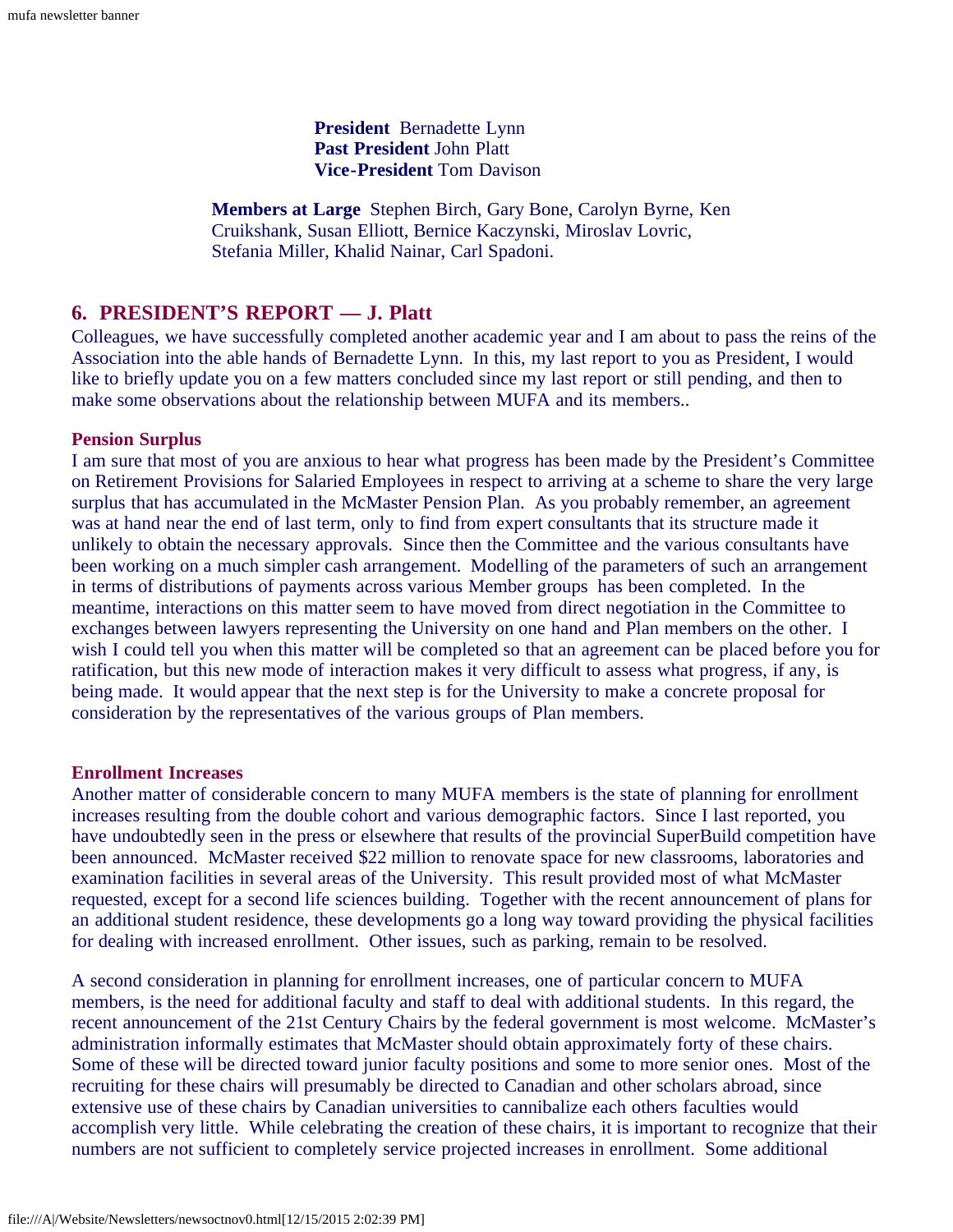assistance will come from chairs to be funded by the Changing Tomorrow Today Campaign, but more traditional replacement and recruitment of new faculty will be required. I believe we are beginning to see the latter happening, at least in some areas. Of course, none of this addresses issues of support staff.

A third consideration in planning for enrollment increases is the need for increased operating funds to hire additional staff and faculty, to operate additional classrooms and laboratories and to otherwise service additional students. To date these additional operating funds remain the missing piece of the puzzle. This is a particularly acute problem for McMaster because about 9% of its current enrollment is above the "corridor" for which the provincial government provides operating funds. Hope that the provincial government would begin to address the need for additional operating funds in recent announcements has not been borne out. As a result, McMaster's administration appears to have revised downward its original targets for increased enrollment. I suspect that these numbers may undergo further adjustments over the next couple of years depending on the response of both the provincial government and the universities to rising societal pressures as arrival of the double cohort approaches. In any case, I take some comfort from the considerable sensitivity McMaster's administration has thus far shown in keeping projected enrollment increases tied to increases in the resources needed to maintain the quality of education provided to those students.

#### **Joint Committee**

Turning to matters somewhat more directly in the hands of MUFA, there are several developments to report to you from the Joint Committee. As indicated in my last report, an accounting of recent usage of the negotiated pool of money for tuition bursaries for dependents of MUFA members revealed that the pool was not being fully utilized. This allowed us to negotiate an increase in individual bursaries that greatly reduced the increasing gap between tuition fees and the amount of the bursary. We were subsequently able to make this increase retroactive to last September and to arrive at a memorandum of agreement with the administration to carry any surplus or deficit in this pool over from year to year and to have the Joint Committee set the amount of the tuition bursary for the subsequent year at its last meeting of each academic year. This arrangement is similar to the way in which the modem pool is managed by the Joint Committee and allows for a maximum size bursary based on current usage of the pool. Of course the size of the pool continues to be eligible for renegotiation whenever the Joint Committee negotiates remuneration.

The subcommittee charged with reviewing the CP/M model is now having regular meetings and beginning to make some progress. It appears to me that this committee has decided against any major revision of the model, and is instead working to remove ambiguities and to correct some problems which have arisen in administration of the model. I have some hope that the work of this subcommittee will be completed before the Joint Committee adjourns for the summer.

The benefits performance analysis mentioned in my last report has been agreed to in the Joint Committee and is currently awaiting the arrival of necessary data from Human Resources. I also mentioned in my last report that the Joint Committee had agreed to develop a policy on rights and obligations of MUFA members during work stoppages by other groups. That work has begun and several drafts have been exchanged between MUFA and administration representatives. Although some differences clearly remain to be resolved, I hope that a mutually acceptable document might be arrived at before the summer recess. The MUFA representatives to the Joint Committee have indicated that they wish to submit any resulting document to a vote of the membership before final acceptance.

#### **News in Brief**

I shall briefly mention two other developments which may be of interest to you. Over the past two years, a joint MUFA-Senate drafting committee worked out a number of proposed changes to the Tenure and Promotion (yellow) document. These changes required the approval of both the MUFA Executive and the Senate Committee on Appointments before going to the Senate for final approval. Most of these changes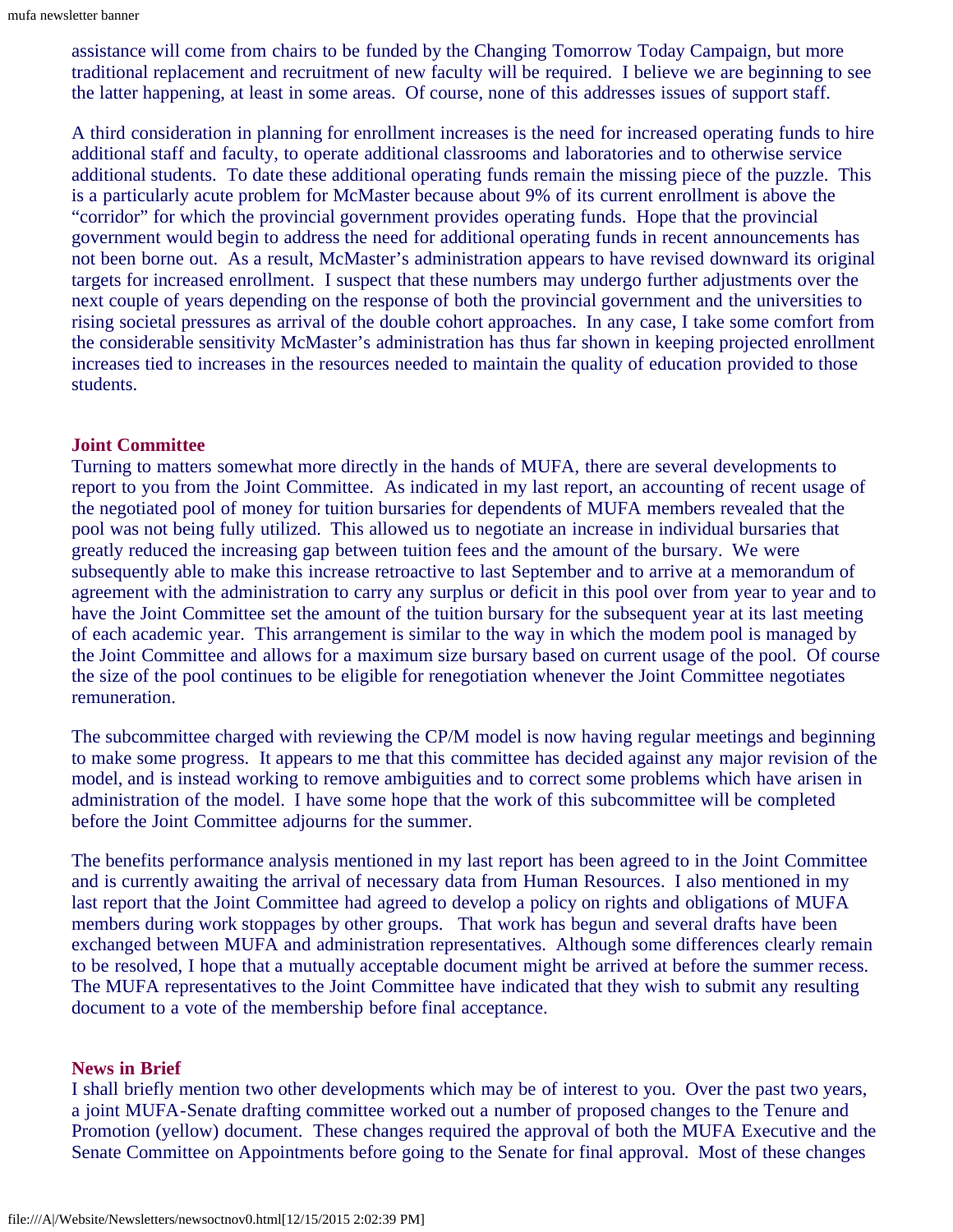were relatively minor matters of increasing clarity and other "housekeeping" issues. These changes have recently received the necessary approvals and are now in effect. However, one set of changes attempted to restrict the powers of appeal tribunals in various ways. Not surprisingly, the MUFA Executive and the Senate Committee on Appointments were unable to reach agreement on such changes, and no changes will be made to the appeal process for tenure and promotion at this time. I suspect this issue will be revisited in the near future as some are convinced that too many appeals of tenure and promotion decisions have been upheld by appeal tribunals and that some remedy must be sought by changing the process or otherwise restraining the powers of such tribunals. Others feel that if there is a problem it is in the selection and training of tribunals, rather than in the nature of the process or the powers assigned to tribunals.

A final development is that the MUFA Executive has submitted to the MUFF Committee a proposal for a free flu shot clinic for faculty and staff. The fate of this proposal is not yet known, but I hope it will be approved in time for such a clinic next fall. If it is approved I hope that more individuals will take advantage of it than utilized the self-funding clinic provided last fall. My personal testimonial is that I received my first flu shot at that clinic, and for the first time that I remember did not suffer a case of flu last winter. Not statistically significant, but definitely encouraging.

#### **Does MUFA Represent Me?**

It seems to be traditional for the outgoing MUFA President to take the liberty of commenting on any aspect of the Association or its operation he/she considers important. I would like to comment on two such matters having to do with the relationship of MUFA to individual faculty members.

More than once during my term of office I have heard a faculty member somewhat angrily pronounce that MUFA does not represent him/her because it has not adopted some position which the faculty member holds. I am reasonably sure that I have said the same thing sometime in the past. I believe that it is important to begin by realizing that individual members of MUFA hold about as wide and varied a range of opinions on any topic as one can possibly imagine. This being so, it is obvious that almost any action MUFA does or does not take will not be in agreement with the views of some members. Does this mean that MUFA does not represent those members?

Beyond the obvious sense in which MUFA represents all CP/M faculty and professional librarians in remuneration negotiations, I think the first and foremost sense in which it represents its members is by doing everything within its power to preserve their right to hold just such a range of opinion and act on those opinions in legal manners without retribution or discrimination. After this basic issue of academic freedom on which we can perhaps all agree, the situation is similar to that in any representative democracy. We elect representatives, not to perform the impossible task of simultaneously forwarding all of our divergent viewpoints, but with the expectation that they will operate with due diligence on behalf of our collective interests. Such operation involves debate and compromise so that a final outcome may not be ideal even in the mind of the representatives, but simply the best that could be obtained. If an individual is consistently at variance with the actions of such representatives, clearly one should seek different representatives or consider becoming a representative oneself. The latter brings me to my second concern.

#### **Stewardship of the Association**

In the last few years it has become increasingly difficult to persuade faculty members to stand for election to the MUFA Executive, particularly with respect to the offices of Vice-President, President and Past President. It is not difficult to think of reasons that this might be happening. Decreases in faculty and staff numbers have meant increased workloads for all of us. Increasing emphasis on involvement in multiple collaborative research efforts also consumes more of our time. With the exception of a small amount of teaching release for a few of these Executive positions, the University does little to reward filling these roles and a few of our colleagues will certainly seek to ridicule those who do.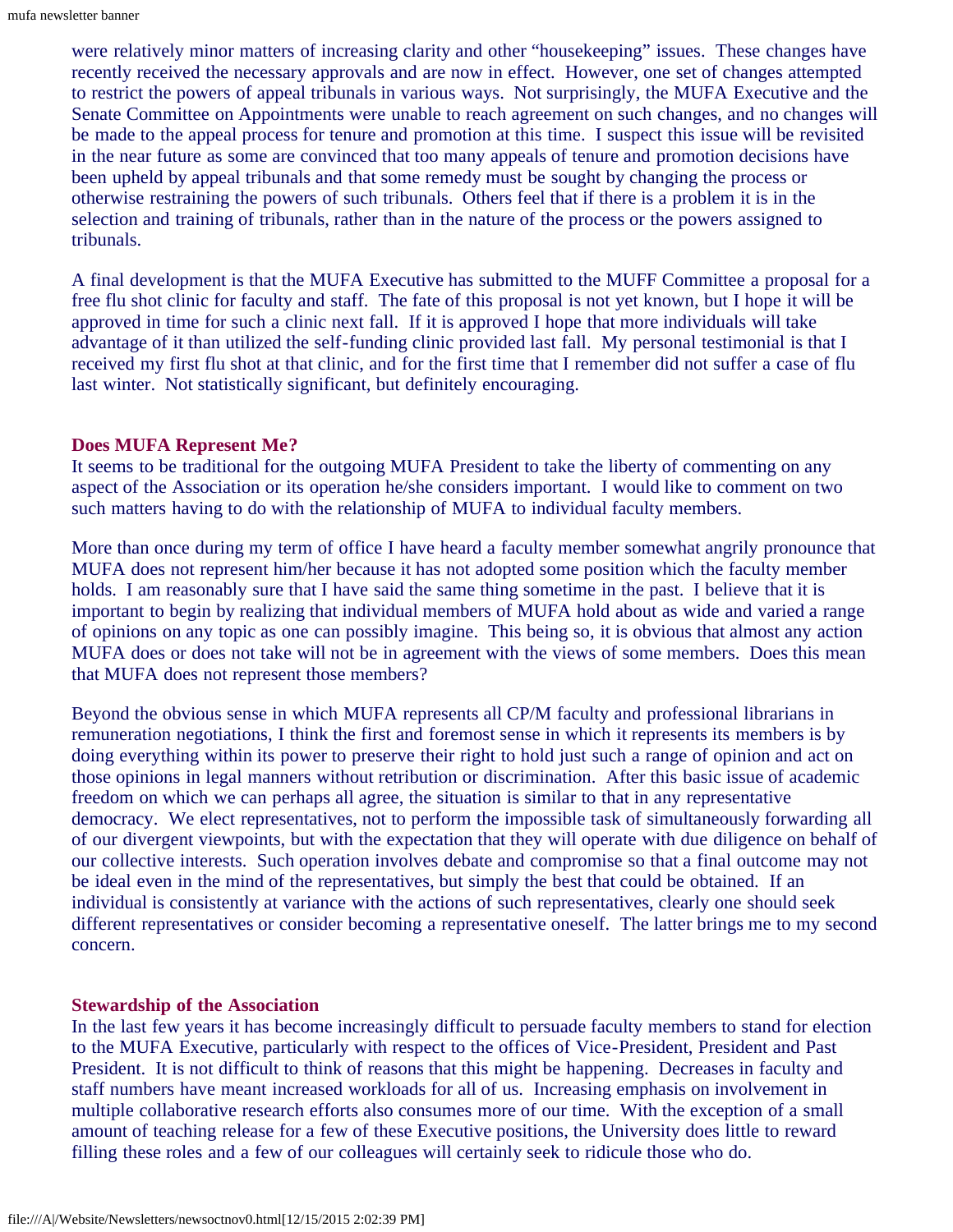Whatever the reasons for this problem, the alternative to having capable concerned individuals fill these roles is potentially disastrous for each of us as faculty members and for the University as a whole. Most of the positions on the MUFA Executive are far from onerous. Even the position of President is certainly not the most time consuming job I have had and proved to be more rewarding than some. I would thus encourage each of you to think long and hard about declining if approached about filling one of these roles. Better yet, if you think you might be willing to do one of these jobs, indicate your willingness to the MUFA office. In my view, each of us owes it to ourselves and to each other to fill one of these roles at least once or twice in our academic careers.

#### **Thanks**

In closing, I would like to thank the membership of MUFA for giving me the opportunity to serve as President. I would also like to thank the current MUFA Executive for their support, assistance and counsel in all matters during the past year. Most of all, I would like to thank the MUFA staff, Phyllis and Kelly, for their tireless efforts and direction, without which no one in their right mind would attempt to do this job.

**E** David Hitchcock wondered why employees were going to be asked to vote on a cash disbursement of the pension surplus without there being a supplementary retirement benefit (SRB) in place. He asked why the Association wasn't trying to negotiate an SRB at this time. Dr. Robb, MUFA's representative on the pension surplus negotiations committee, replied that he believed that the administration is very interested in putting an SRB in place in order to remain competitive in attracting and keeping faculty. He is hoping that the University's proposal will have an SRB component to it.

In reply to a question from Dr. Hitchcock regarding the committee reviewing the CP/M Scheme, Dr. Platt said there were no major changes to the scheme being contemplated at this time.

**Herb Jenkins was concerned that the SuperBuild funds were mainly for Business, Engineering and** Science. He felt that the University should be fighting this trend. Dr. Platt agreed, but noted that McMaster did receive some funding to renovate classrooms for the Arts. He reported that OCUFA was taking a stand on this issue.

#### **7. OTHER BUSINESS**

#### *a. Mactron*

Martin Dooley explained that earlier this year Paul Rapoport brought to the Executive his concerns regarding the new message board, known as the Mactron, which has been installed on the north end of campus. Dr. Dooley was assigned the role of liaison in this matter.

#### *Motion*

*The concerns which many members of the McMaster University Faculty Association have expressed with regard to the new video-board or "Mactron" are numerous and include, but are not necessarily limited to, the following: the possible zoning violation, visual pollution, the potential driving hazard, the detriment to relations with our Westdale neighbours, the excessive use of university facilities for private sector advertising, the representation of the Mactron as primarily a scoreboard, and the approval process for the board within McMaster. The McMaster University Facul-ty Association urges the administration to actively seek alternatives to the current Mactron policy: We urge that, in the process of*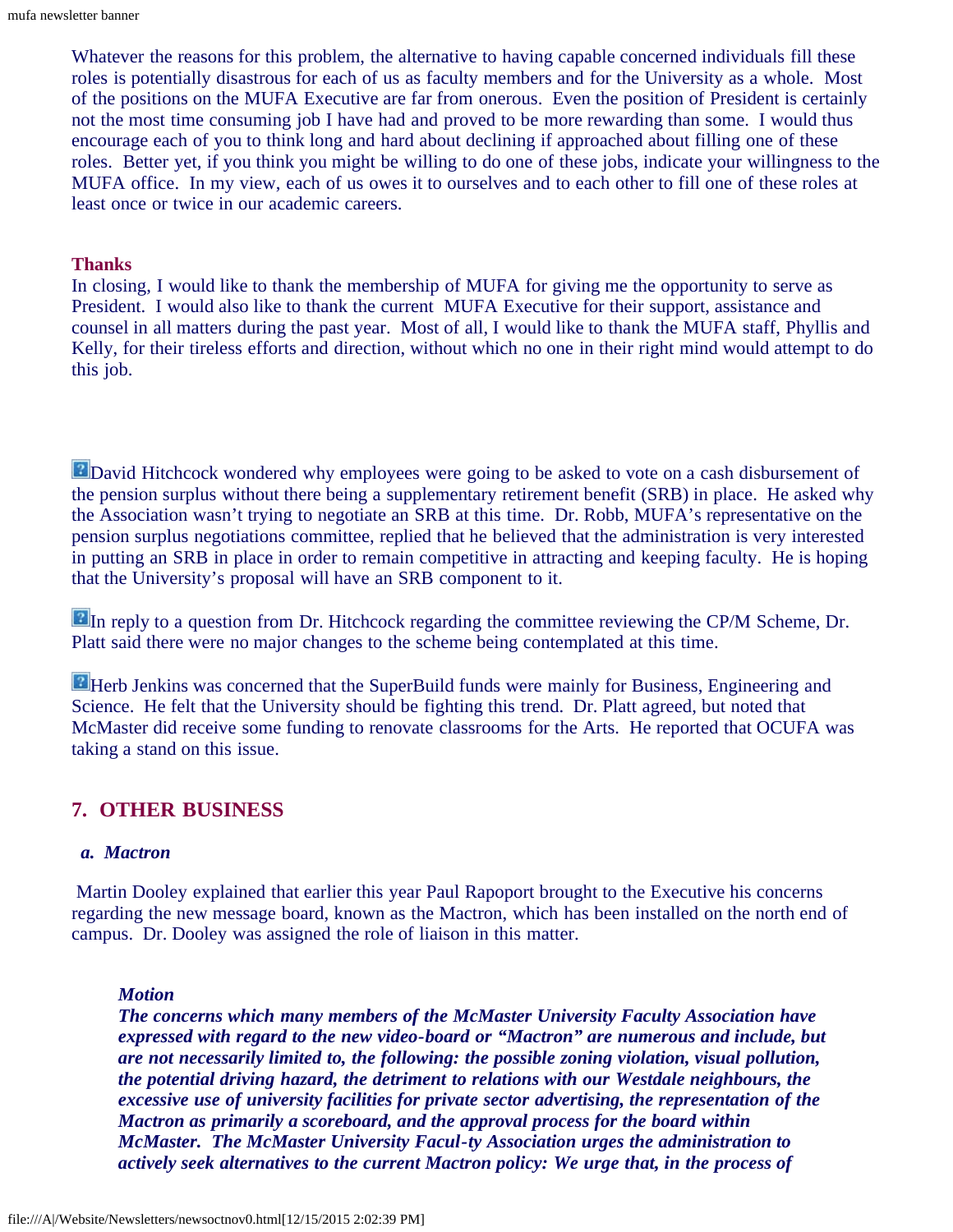*further deliberations, the administration provide clear, accurate information to all parties concerned, both within McMaster and the broader community, about the alternatives being considered and seek the responses of such parties prior to taking actions which are difficult to reverse. We further request that the incoming President of the McMaster University Faculty Association convey this motion to President Peter George.*

M. Dooley/P. Rapoport

Mark Sproule-Jones asked if the phrase, "seek alternatives to the current Mactron policy", meant the administration would be asked for a full disclosure of the contract. He added that the MSU were unsuccessful in obtaining the terms of the contract. Dr. Dooley replied that he didn't know how much the University could reveal about the contract, but that he was interested in obtaining as much information as is available.

Caroline Bayard asked who controlled ownership of the board. She wondered if the Mactron would be less offensive if it were used in better ways, perhaps to display the works of the University's arts students. Dr. Lynn said opposition to the board was not just because of the advertising and messages on it, but also because of the light pollution associated with it. Dr. Dooley added that if you move the Mactron, the problems associated with it only move to another backyard. For a better understanding of what that might be like, he suggested they ask the Dean of Business to look at the view from his window.

In response to a question from Lorraine Allan, Dr. Dooley said that the motion would be sent to the President. Possibly a letter could be sent with the motion to a whole range of people yet to be defined. Herb Jenkins asked if it were possible to deactivate the board until such time as a policy can be developed and a course of action defined. Dr. Dooley thought that the contract probably would not allow this.

Peter Macdonald was surprised that the motion was so mild. He thought that there was a broader issue: the administration has become insensitive to "quality of life" issues on this campus. As an example, he cited the instance of a coke machine that was so loud it interfered with the classes in the surrounding area. It took months to get the machine moved.

Les Robb suggested and it was agreed that the second sentence of the motion be revised to read "Mactron arrangements" instead of "Mactron policy".

The motion as amended was carried

*b. Words of Appreciation.* On behalf of the MUFA Executive and membership, Bernadette Lynn moved

*Motion: The MUFA Executive and the membership thank John Platt for his exceptional service to the Association this year.*

> B. Lynn/A. L. Robb Carried with a round of applause

There being no further business, the meeting was adjourned at 2:30 p.m.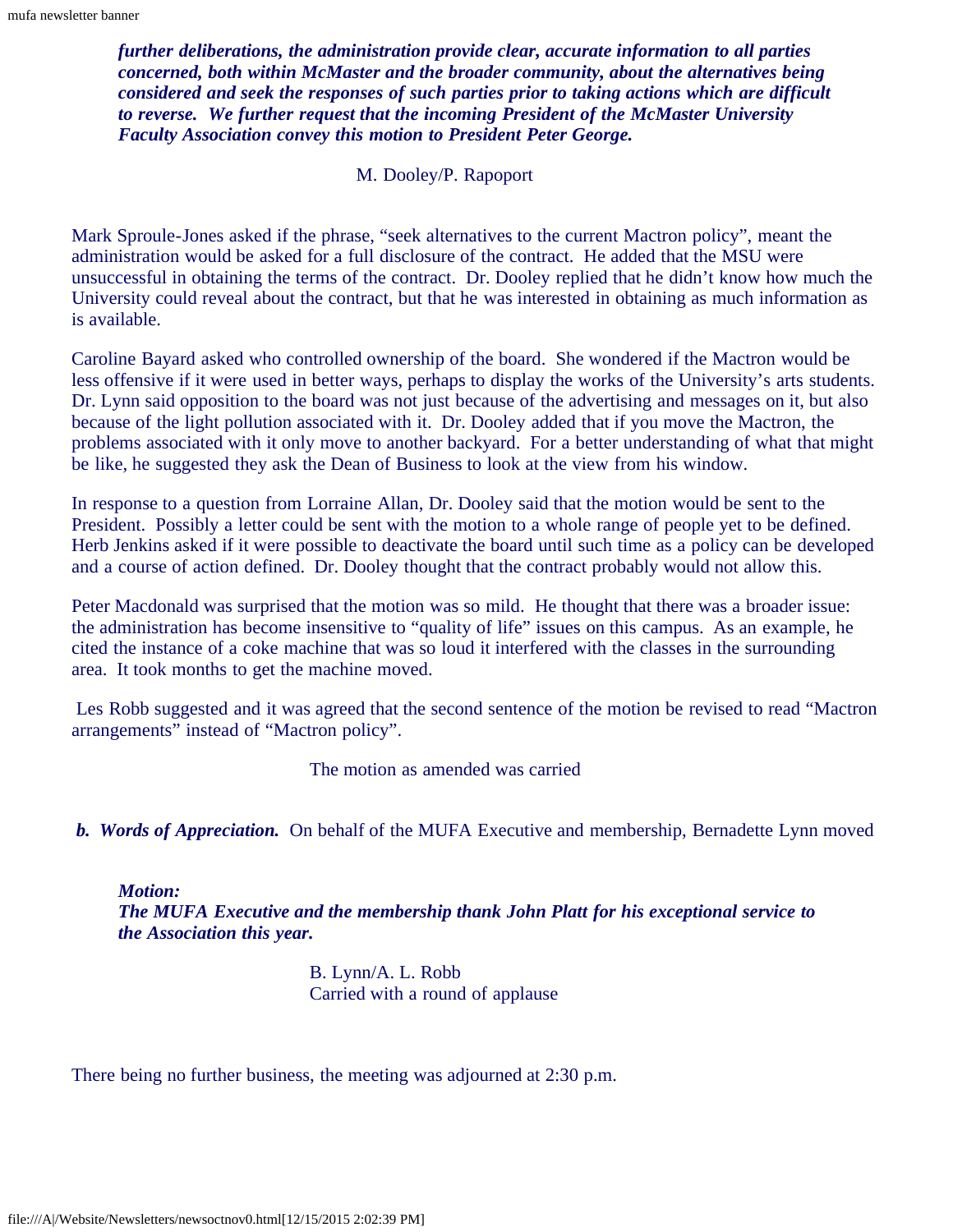# <span id="page-8-1"></span><span id="page-8-0"></span>**Newsletter Articles**

# **The Corporate Campus**<br>Commercialization and the Dangers to Canada's Colleges and Universities  **Book Review**

In March 1999 the Expert Panel on the Commercialization of University Research, a federally appointed committee established by the Prime Minister's Advisory Council on Science and Technology, tabled a report which recommended sweeping changes to the way in which research is conducted, funded and regulated in Canada. The Expert Panel stated that in addition to teaching, research and community service, Canadian academics should be concerned with innovation—defined as "the process of bringing new goods and services to market, or the result of that process." The Expert Panel's recommendations echoed the position contained in the Science Council of Canada' s major investigation of university-industry linkages, Winning in a World Economy, chaired by Geraldine Kenney-Wallace and issued in April 1988. In response to the Expert Panel's report, CAUT sponsored a conference in October 1999 on "Universities and Colleges in the Public Interest." This anthology of fifteen essays, the second book in the CAUT Series Title, constitutes the proceedings of that conference.

The first book in the CAUT Series Title, Neil Tudiver's Universities for Sale: Resisting Corporate Control over Canadian Higher Education (1999), served as a locus classicus on the subject of commercialization. Tudiver argued that academic freedom, independence of inquiry, and integrity of research are currently threatened at Canadian universities due to the pressures of economic expediency and privatization. In his review of Tudiver's book in the MUFA Newsletter (26, no. 3, Dec. 1999/Jan. 2000), Les King took exception to Tudiver's point of view, however. In spite of Tudiver's ample documentation of frequent abuses of commercialization supported by more than thirty pages of bibliographical references, King regarded Tudiver's evidence as fragmentary and often anecdotal, apparently biased by Tudiver's tendency to conceive the academic process as a constant battle between faculty unions defending traditional values and administrators and boards bent on commercialization and cost-cutting. Tudiver's portrait of the modern Canadian university, King maintained, lacks a resonance of reality since the curriculum at McMaster, and no doubt elsewhere, is shaped and controlled by faculty, not by board members or donors. Notwithstanding his fundamental disagreement with Tudiver's perspective, King conceded that Tudiver's book is a powerful reminder that a university senate must be vigilant about corporate-sponsored ventures.

Edited and introduced by CAUT's Executive Director, James L. Turk, who provides an overview of the topic ("What Commercialization Means for Education"), the essays in The Corporate Campus are grouped together into five parts: I What is at Stake?; II Privatizing Knowledge; III Teaching as a Commodity; IV Corporate Management and Its Consequences; V In the Public Interest: Reclaiming Our Purpose. The contributors discuss a range of issues such as the imposition of corporate-style management in postsecondary institutions, the commodification of learning, for-profit distance education, performance measures and accountability (PIs), and the implications of free trade agreements on higher education. There is also a delicious satire by Langdon Winner ("Introducing the Automatic Professor Machine") on how electronic technology can replace teachers in the classroom.

Some of the essays, including Ursula Franklin's keynote address, are morally exhortative in nature. There must always be an uneasy relationship between universities and private industry, Franklin points out, because they do not share the same conception of knowledge. Whereas a university must value knowledge for its own sake and for the public good, private industry in contrast views knowledge as a commodity to be possessed and exploited for the purpose of profit.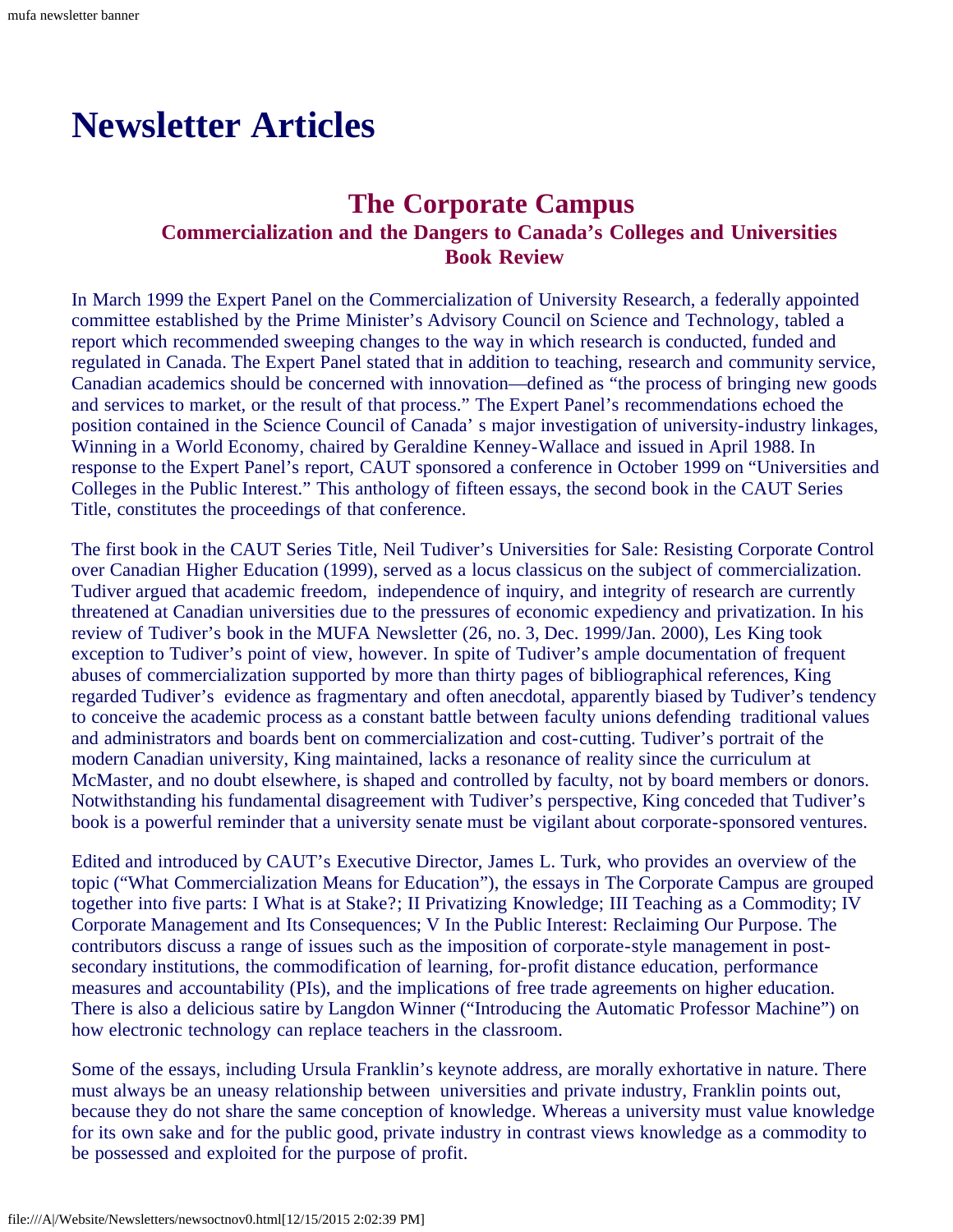Several essays focus on specific cases of shameful behaviour on the part of university administrations. The University of Toronto, head and shoulders above all other Canadian academic institutions in attracting external funding, does not fare particularly well. William Graham's essay, "Academic Freedom or Commercial Licence?," highlights secret donor agreements with the Rotman Foundation, Peter Munk, and Northern Telecom Ltd. in which the University of Toronto compromised academic freedom in accepting large donations of money. Dr. Nancy Olivieri eloquently describes her well-known controversy with the drug company, Apotex Inc. Not only did Apotex threaten Olivieri with legal action for divulging information about her clinical trials but Toronto's Hospital for Sick Children and the University of Toronto unscrupulously sought to suppress the scientific evidence and attempted to dismiss, discipline, and discredit her. Both the Hospital and the University were quite willing to sacrifice Olivieri's career in return for a multi-million dollar donation from Apotex.

The consistent theme in all these essays is that commercialization at universities and colleges is out of control and has to be resisted. At times the tone in The Corporate Campus is almost utopian, calling for a complete ban on commercialization and harking back to the glory days of university expansion in Canada during the 1960s when public funding was seemingly endless. On the whole, however, the contributors realize only too well that commercialization is a complex, thorny issue. The most visual form of commercialization at universities involving marketing sites and selling goods and services ( for example, at McMaster, the Mactron, the monopoly of coca-cola, and advertisements in our washrooms) is but a tip of the iceberg. The question is not whether commercialization should occur on campuses in Canada. It occurs and the encroachment will continue. In our current climate university presidents and administrators are expected to be fund raisers, and grants and donations from private sources are often applauded without critical thinking as to consequences in the academic mission. Given under-funding, governmental pressures toward privatization and emphasis on job training, the question is the extent to which commercialization is warranted and legitimate in the academic enterprise and how it can be monitored and tamed. To administrators who turn a blind eye toward commercialization and regard it as a panacea to every financial problem, let them read the essays in The Corporate Campus. If that has no effect, then perhaps Stephen Leacock's biting satire, Arcadian Adventures with the Idle Rich (1912), should be required reading at all levels.

> *Carl Spadoni Research Collections Librarian*

**James, L. Turk, ed., The Corporate Campus: Commercialization and the Dangers to Canada's Colleges and Universities, A Caut Series Title, Toronto: James Lorimer and Company Ltd., 2000, pp. 223. ISBN 1-55028-696-X (pbk).**

#### Announcements

#### <span id="page-9-0"></span>**The Atheneum Club**

Interested in Discussion? The Atheneum Club is a discussion group for retired faculty. We meet once a month for about an hour and a half to discuss topics of contemporary and scholarly interest. Frank Jones will lead a discussion on the topic, "Sociological constants", on November 20th in the West Room of the **University** 

Club beginning at 2:00 p.m. You are most welcome to come and participate. If you want further information, please get in touch with Herb Jenkins: jenkinsh@mcmaster.ca or 648-6123.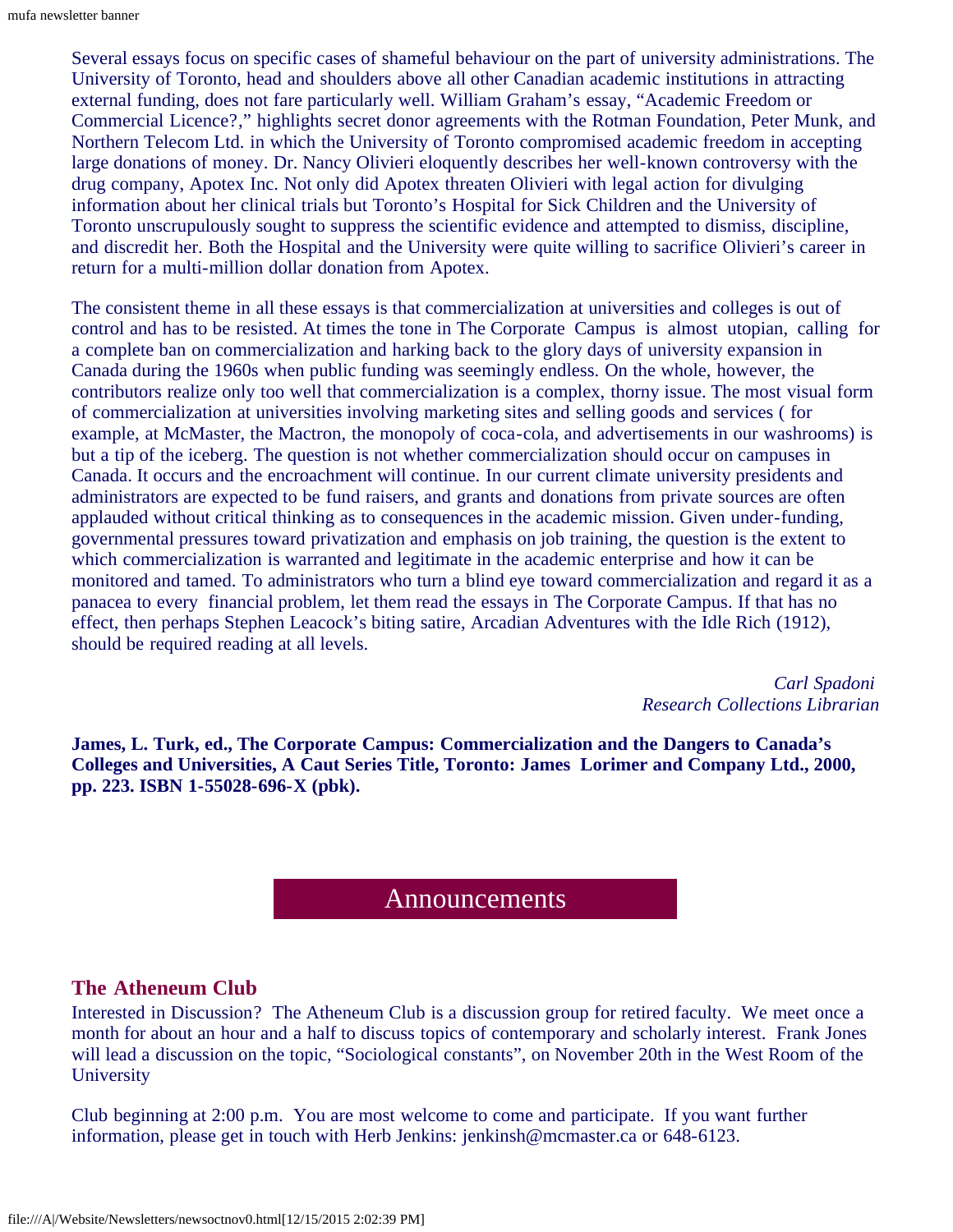**Know Your Benefits:** Services of Licensed Practitioners Covered by Major Medical

**E** services of a dentist for the repair or alleviation of damage to natural teeth injured in an accident which occurs while you are covered under this benefit, provided the services are received within 6 months of the accident.

**E** services of a physiotherapist, who is not a close relative, to a maximum of \$15 per visit and \$225 per person per benefit year (a doctor's prescription is required).

**E** services of a speech therapist, who is not a close relative, up to a maximum of \$200 per person per benefit year.

**P** services of a psychologist to a maximum of \$15 per half hour for the initial visit, and \$15 per subsequent visit to \$225 per person per benefit year.

**P** medically necessary services of the following licensed practitioners to a maximum of \$15 per visit and \$225 per person per benefit year, including one x-ray ordered by each practitioner

• osteopath • naturopath • podiatrist • chiropractor • christian science practitioner (a doctor's prescription is not normally required)

• masseur (a doctor's prescription is normally required)

#### **Congratulations, Hank Jacek!**

On July 1, 2000 Hank began his term as President of OCUFA.

#### **Visiting the UK? Spending a Sabbatical There?**

There may be opportunities for you to take part in Canadian Studies teaching, seminars and conferences in British universities in relevant subject areas such as:

Aboriginal Studies, Architecture, Business/Economic Studies, Communications, Education, French Canadian Studies, Gender Studies, Geography and Environmental Studies, History, Law, Linguistics, Literature, Politics and International Relations, Social Policy and Sociology

If you would like to know more about Canadian Studies in the UK, please email or fax to:

Vivien Hughes Canadian Studies Projects Officer Academic Relations Unit, Canadian High Commission EMAIL: vivien.hughes@dfaitmaeci.gc.ca Canada House, Trafalgar Square, London SW1Y 5BJ FAX: 011-33-20-7258-6476

#### **Web Site Plays Real Estate Agent for Travelling Scholars**

Nadeqe M. Conger considers herself something of an international matchmaker. In June, she launched Sabbatical Homes, a website that lets nomadic scholars search for apartments and house-sitting opportunities. The site's users can place ads for available apartments, home-exchange arrangements, or they can place ads seeking accommodations away from home. Sabbatical Homes's current listings include ads from 16 countries in four continents, including Australia, Canada, India, Ireland, Japan, Romania, and